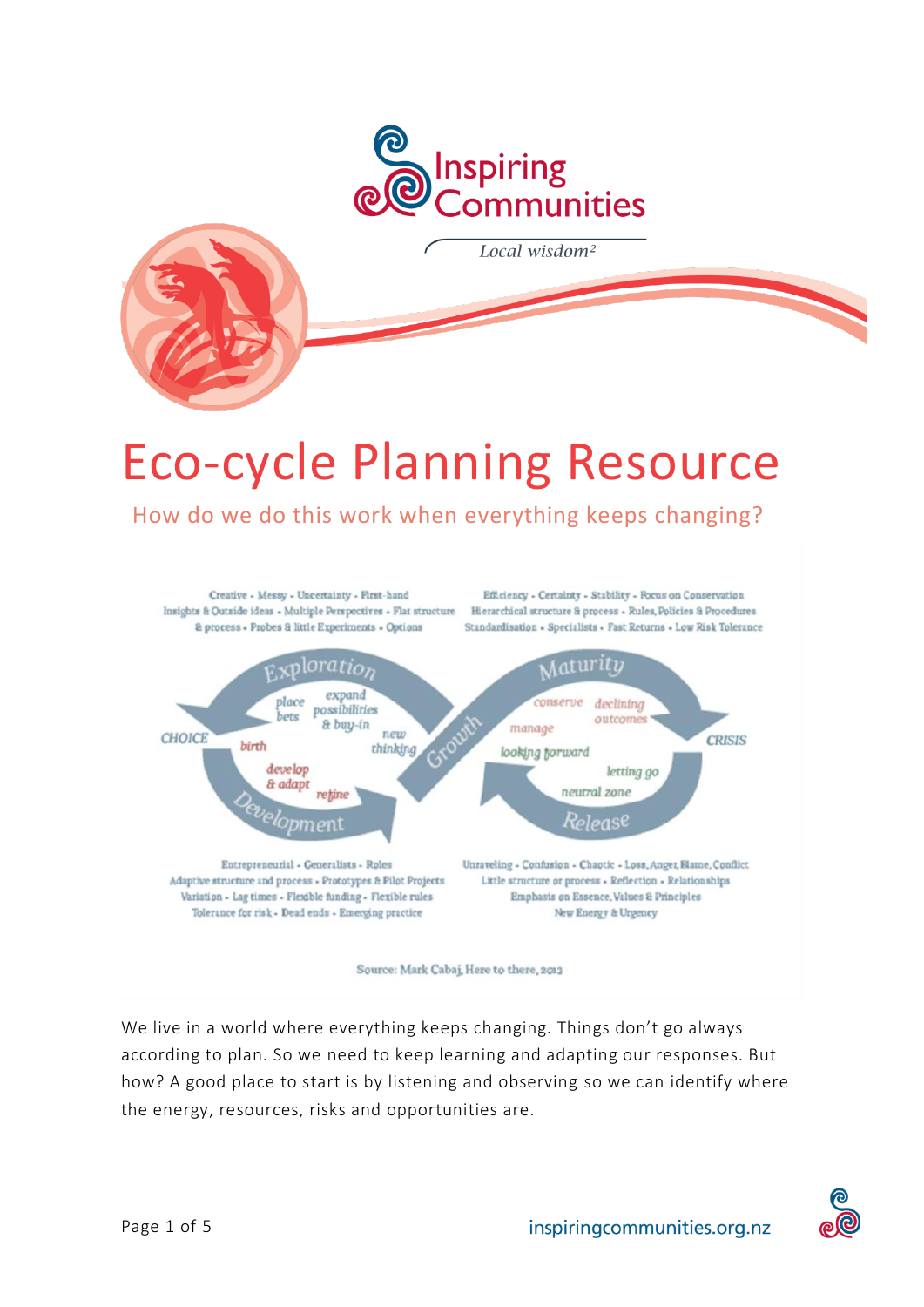The Eco-cycle Framework helps us make sense of what we are noticing by drawing on metaphors and research from the natural sciences. Imagine you are looking after a forest; working with the different seasons, weather patterns, soil conditions, fires and storms that come through. See what new insights this resource offers you in working with the different seasons of your community.

# How to use this framework

You can use this framework to map where you, your project, organisation or initiative are on the eco-cycle and discuss, for example:

- What does the mapping identify for our work? E.g. where we have been, where we are now…
- Are there some things from the past that could still be resources for future growth and possibilities?
- What are some of the developing possibilities that might need further investigation?
- What are some possibilities that we have already explored that we are now ready to develop, or take to a larger scale?
- What does the mapping indicate about where the energy is right now? Are there any gaps or blockages?
- What does this thinking suggest about how we are sharing our energy and resources? How has this changed over time and does anything need to shift for the future?
- What risks and challenges can we identify related to "traps" in the ecocycle? E.g. what do we need to do more or less of to progress towards goals and also achieve a healthy balance in our work?
- Given how we are evolving from a lifecycle perspective, and where we want to get to, what are some possible next steps?

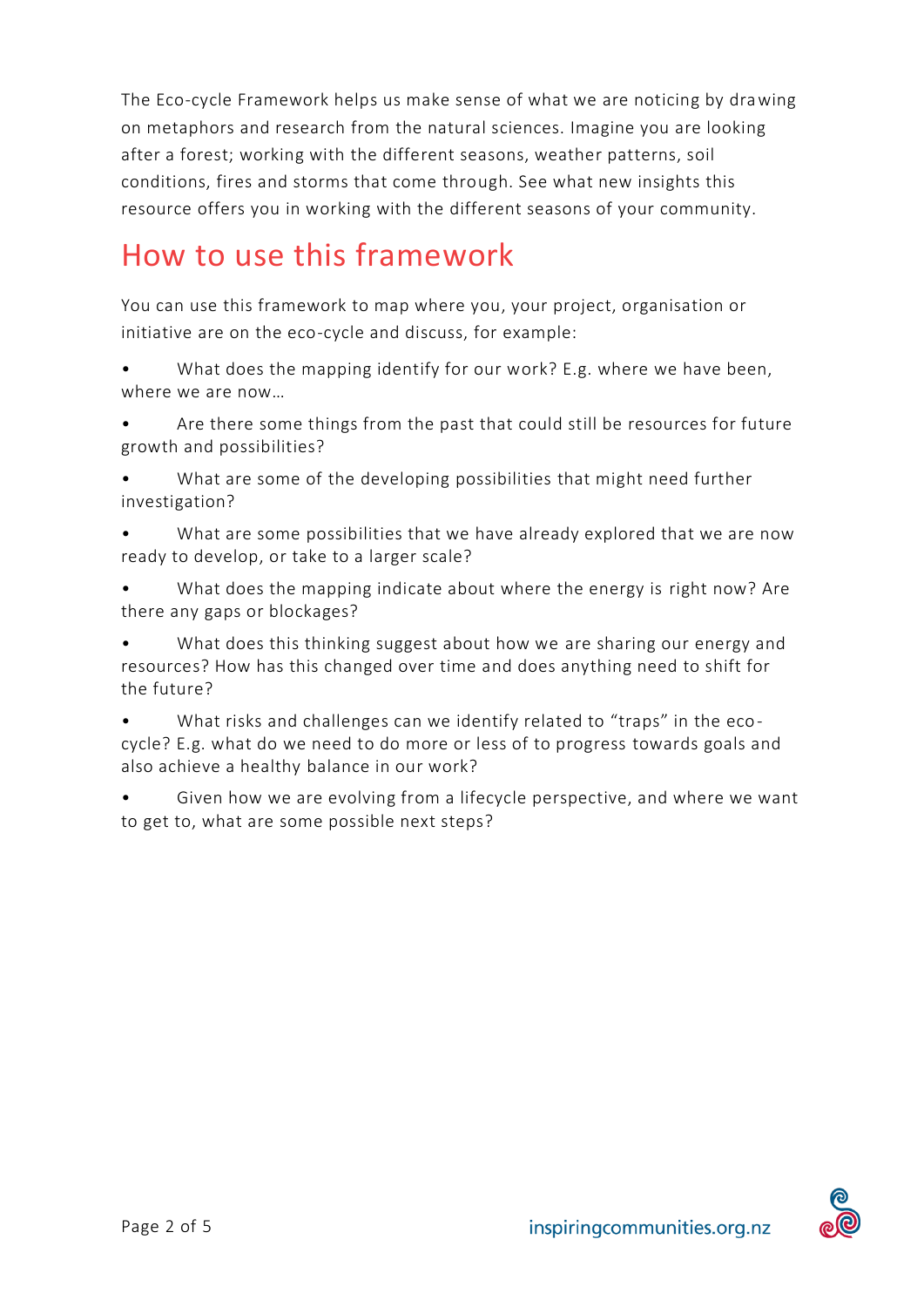# Failure and Success Traps



Source:<http://www.davidkhurst.com/clayton-christensen-at-davos-an-ecological-perspective/>

In the exploration and development phases, we have to invest heavily in our ideas to transform them into change and action – getting our seedlings to grow. In a forest however, not every seedling makes it to the top of the canopy. It's the same with the many ideas we seed in our communities. Not everything will or should take off. There is a fine balance between the number of ideas and the resources and capacity at hand. If we kick too much off with too few resources, initiatives fail to get traction and nothing succeeds. This is a Failure Trap.

When things are working really well and everything's stable, it feels like you can stand back and reap the rewards of all your hard work. You're probably in the maturity phase. But when your resources, energy and ideas are all at capacity, the walls still can come crashing down. By doing things the way they have always been done and not innovating or responding to what may have been changing around you, you can fall into a Success Trap.

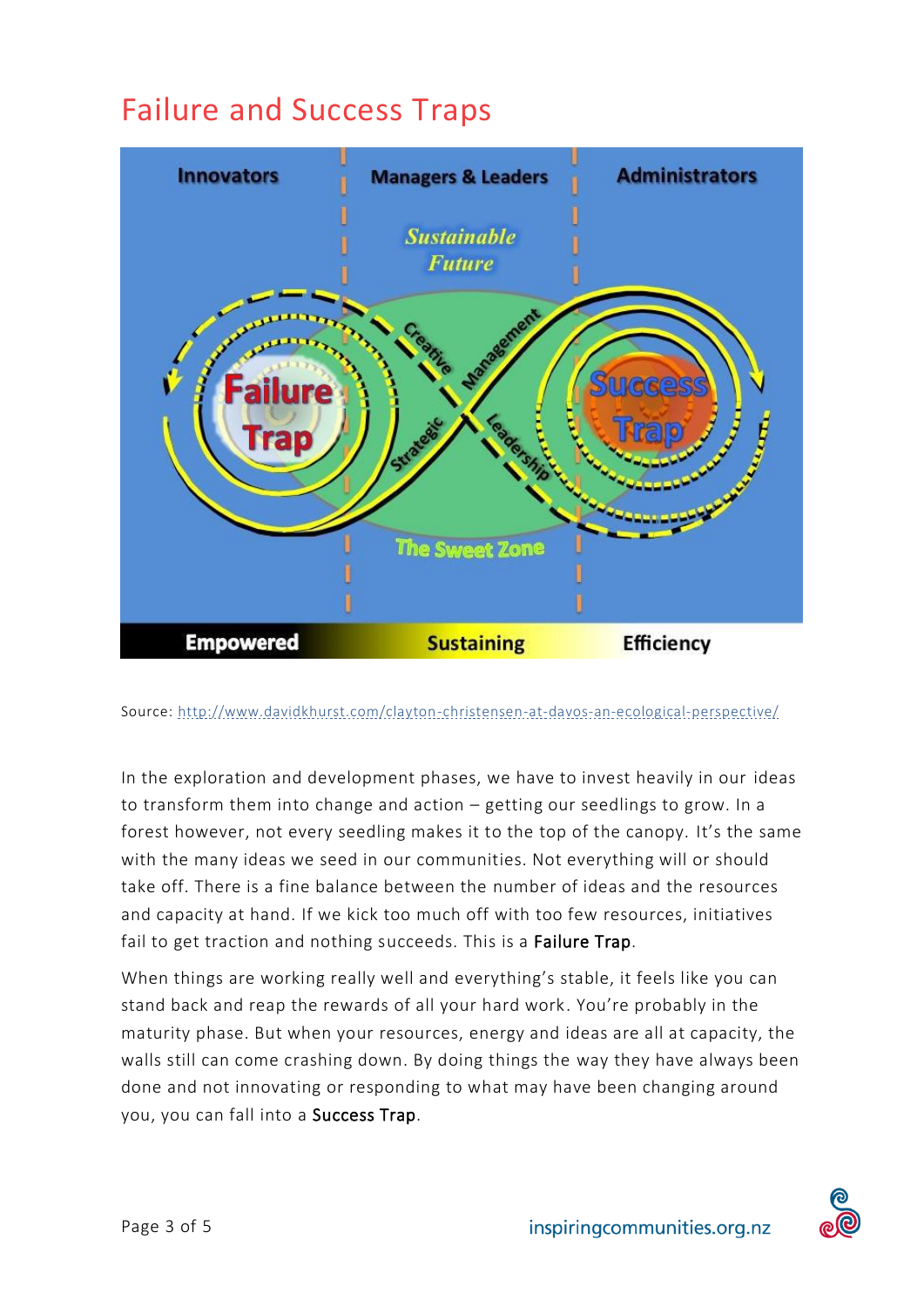In nature though, a forest fire isn't always seen as a disaster. Sometimes it can be a release. An essential part of release is the creation of space for new ideas, growth and resources to emerge, and the cycle to begin again.

### Three additional traps to watch out for

- The Charisma Trap: Often without meaning to, charismatic leaders or drivers of initiatives can also present major problems for growth and renewal cycles. When things become dependent on one person and they leave, it can be hard to carry on with the initiative.
- The Chronic Disaster Trap: After the release phase there can be so much change, grief, messiness and complications going on that people can feel helpless, isolated and unable to cope. When this happens, it helps to take time to re-group, look for bright spots, reduce things down to bite size chunks and promote a sense of collective purpose.
- The Innovation Trap: Sometimes starting something new can stretch or exhaust resources and capacity as well as putting strain on existing relationships. You can also miss the chance to leverage off existing successful community efforts and initiatives.

Evidence suggests that strategically observing and understanding where each initiative is on the eco-cycle helps leaders and collaborators to better understand and manage initiatives more effectively. It's also good to remember that different community initiatives can be at different points of the cycle at the same time.

For another Eco-cycle resource, here's The T[amarack Institute's on](https://www.tamarackcommunity.ca/hubfs/Resources/Tools/The%20Eco-Cycle%20Mapping%20Tool.pdf?hsCtaTracking=1fc51463-ffa7-4a7d-b0b9-2daa12df55ee%7Ccb8878b0-3cba-4978-b6e0-2805beafb8dc)e.